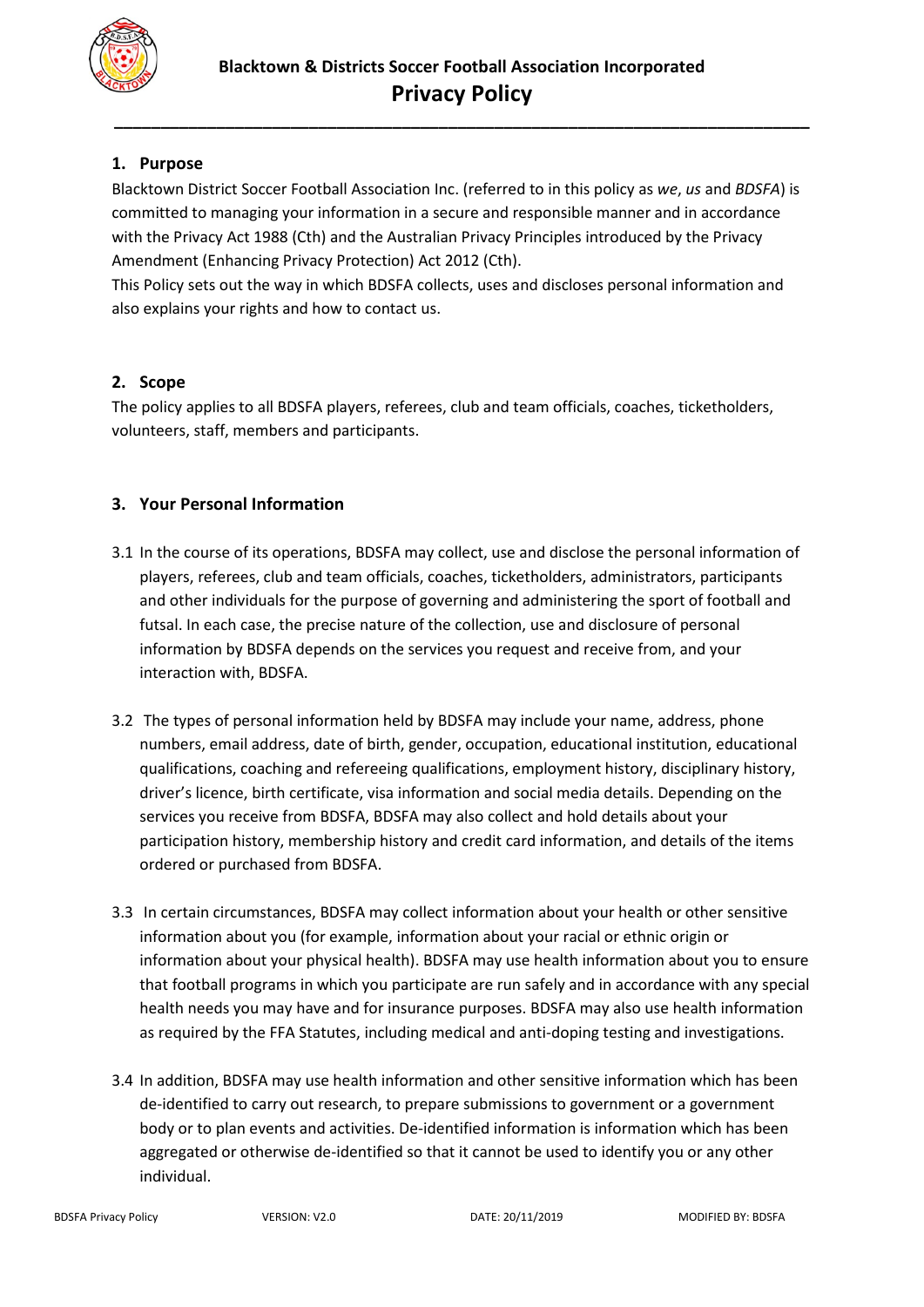

3.5 When you provide BDSFA with personal information, this Policy will apply to the manner in which the information is collected, used, disclosed and stored by BDSFA. If you chose not to provide certain personal information, BDSFA may not be able to communicate with you. It may also affect BDSFA 's ability to provide you with the products and services you require. For example, you may not be able to participate in some of the activities on the BDSFA network of websites if you do not provide certain personal information.

### **4. Collecting Your Personal Information**

- 4.1 Personal information about you may be collected by BDSFA from you or from a third party. BDSFA uses forms, online portals and other electronic or paper correspondence to collect this information.
- 4.2 For example, BDSFA may collect personal information from you:
	- a) via the BDSFA Sites;
	- b) when you provide it to BDSFA by filling in forms approved by BDSFA from time to time (including when you register to play football, register for a coaching or refereeing course or register for a risk management or member protection course);
	- c) when you contact BDSFA;
	- d) when you engage with BDSFA via social media;
	- e) when you subscribe to receive FNSW related newsletters or other information;
	- f) when you enter a competition conducted by, or on behalf of, BDSFA; or
	- g) when you lodge a claim or complaint with BDSFA.
- 4.3 BDSFA may also collect personal information about you from third parties, including:
	- a) ticketing agents and event organisers, when you purchase tickets to a football related event;
	- b) third party vendors, when you purchase BDSFA or FNSW related merchandise or other merchandise from thefootballcorner.com.au;
	- c) BDSFA corporate partners, licensees, sponsors, suppliers and broadcasters (BDSFA Partners);
	- d) your representatives or agents;
	- e) FFA (including from FFA's PlayFootball Customer Relationship Management System (*PlayFootball*)), or another FFA Member Federation, or a branch, association, club, affiliate member, futsal centre, referees' body and/or a competition administrator registered with FFA, FNSW or BDSFA from time to time (*Football Administrators*); and
	- f) the organisations identified under section 6 (Disclosing Your Personal Information) below.

### **5. Using Your Personal Information**

- 5.1 BDSFA may use the personal information collected about you in a variety of ways, including:
	- a) to verify your identity;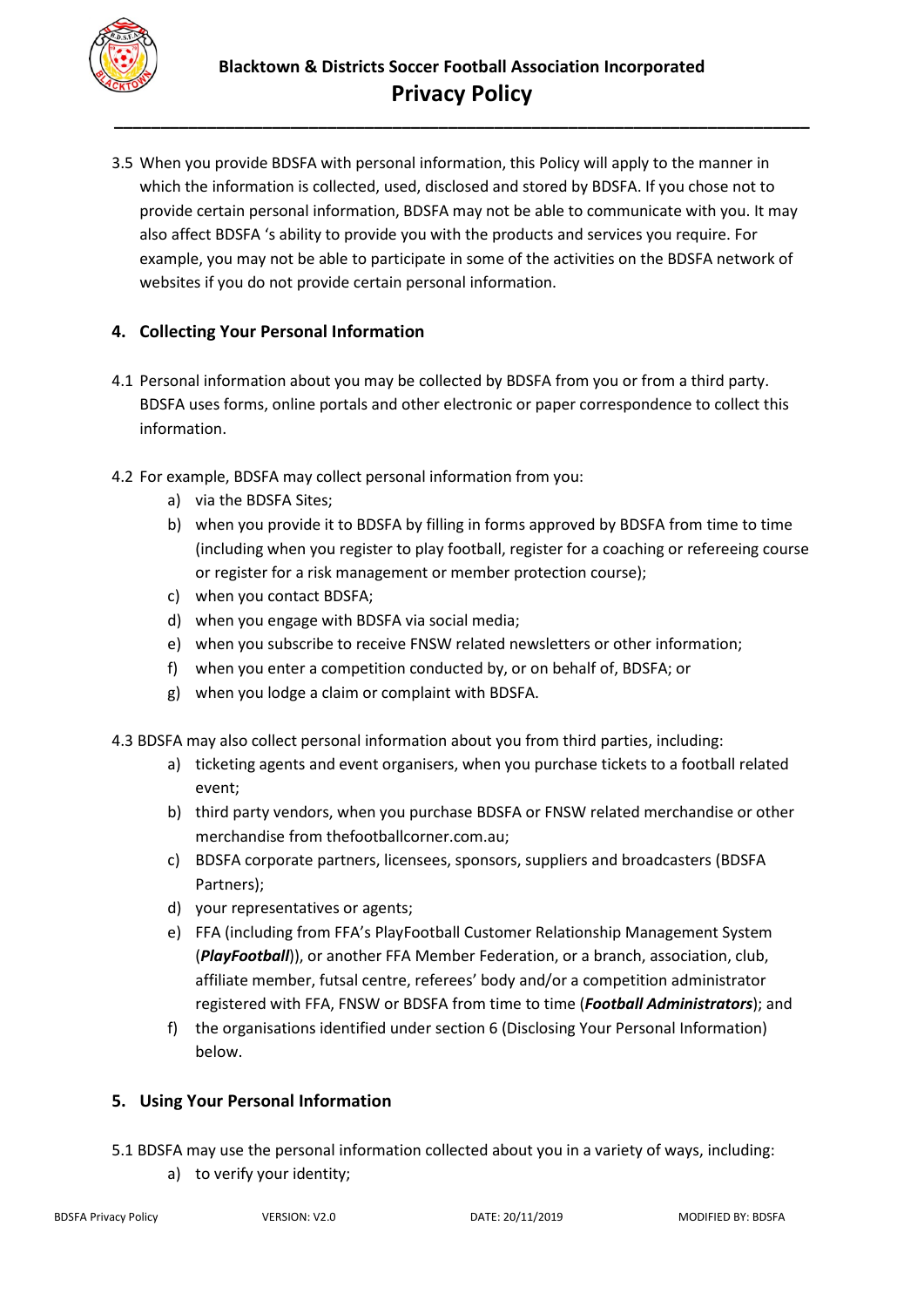

- b) to ensure compliance with the FFA Statutes and BDSFA's Constitution, by laws, rules, regulations, policies, procedures and other governing documents, including the administration and development of football;
- c) to organise, conduct and promote football competitions, matches, tournaments, programs and other events (including for the purpose of distributing newsletters, providing information and making ticket offers) and to meet any other objectives stated in BDSFA's Constitution;
- d) to process the registration of individuals to participate in football competitions, tournaments, matches, programs and other events, as a player, official or otherwise;
- e) to develop programs, activities, events, products, services and merchandise relating to football, FNSW and BDSFA;
- f) to provide you with information about our products and services, including information about tickets, merchandise and special offers, or which we reasonably believe may be of interest to you, some of which may be provided by, or in conjunction with, FFA, government agencies, FNSW and BDSFA Partners or Football Administrators (both commercial and not-for-profit);
- g) to investigate and take action in connection with any disciplinary, dispute or grievance processes mandated under FFA Statutes or BDSFA's Constitution, by laws, rules, regulations, policies, procedures or other governing documents;
- h) to satisfy our obligations and to comply with applicable statutes, regulations and policies as a Member Federation of the national governing body, FFA, and, ultimately, the regional governing body, the Asian Football Confederation (AFC) and the international governing body, Federation Internationale de Football Association (FIFA);
- i) to satisfy our obligations under the Corporations Act 2001 (Cth) and otherwise at law;
- j) to carry out market research and surveys;
- k) to maintain participation and service/benefit records, data and statistics, including for archive and historical purposes;
- l) to contact you if you win a prize in a competition you have entered and to send the prize to you; and
- m) any use that is reasonably apparent at the time the information is collected.
- 5.2 BDSFA may also use the personal information collected about you:
	- a) to administer, manage and improve the BDSFA Sites and to provide you with access to those BDSFA Sites;
	- b) to ensure that content from the BDSFA Sites is presented in the most effective manner for you and for your computer;
	- c) to allow you to participate in interactive features of a BDSFA Site, when you choose to do so;
	- d) for direct marketing communications from BDSFA in relation to products, services, tickets, merchandise and special offers made available by BDSFA or BDSFA Partners. You will be able to opt-out of direct marketing at any time, if you so choose, by utilising the unsubscribe feature on electronic marketing communications, or in the case of other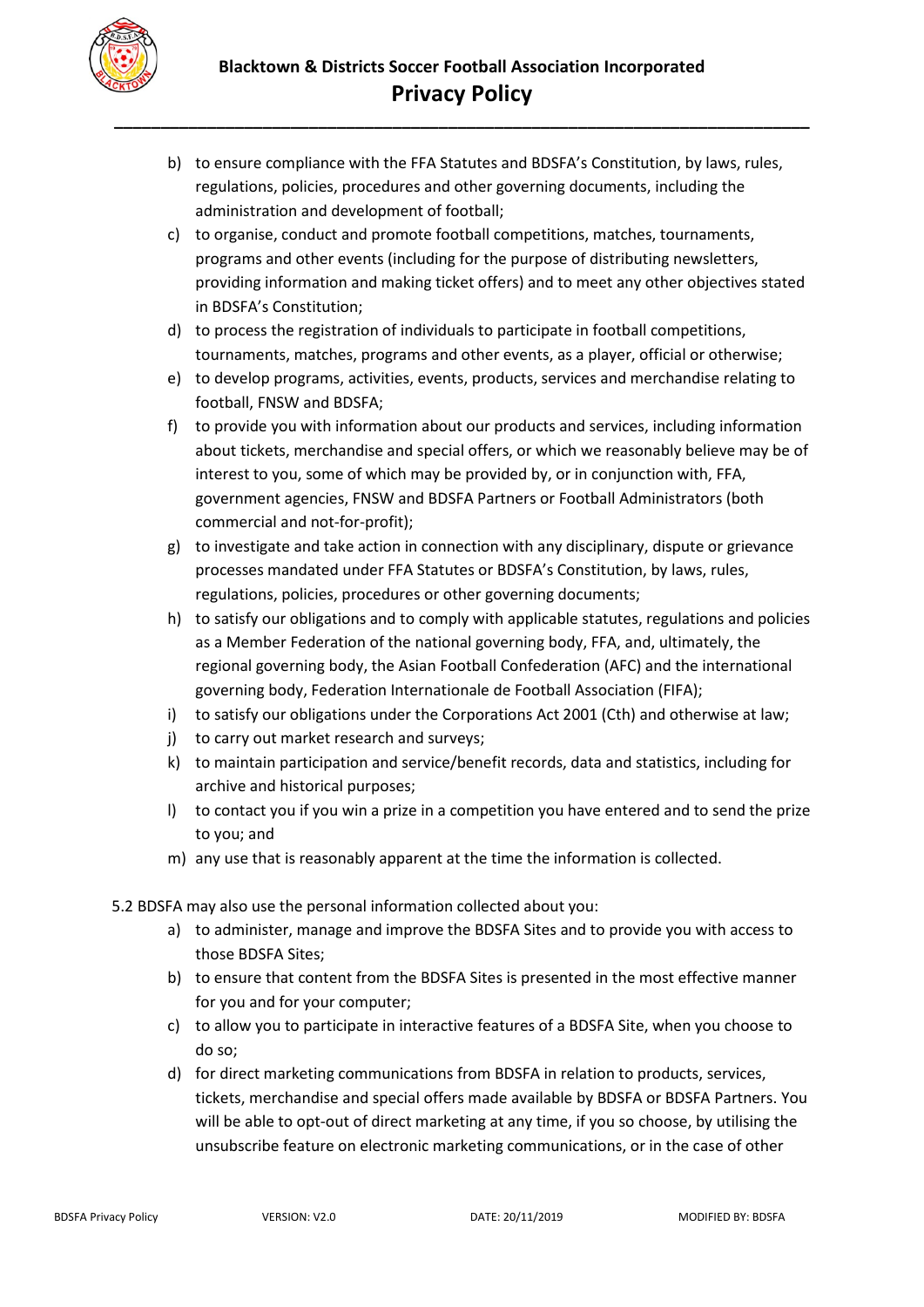

direct marketing materials by contacting the BDSFA Privacy Officer, in accordance with section 11 below;

- e) where permitted by BDSFA, to enable BDSFA Partners, who have a relationship with BDSFA, to market and promote their products and services to you. You will be able to opt-out of direct marketing at any time if you so choose, by utilising the unsubscribe feature on electronic marketing communications, or in the case of other direct marketing materials by contacting the BDSFA Privacy Officer in accordance with section 11 below; and
- f) any use that is reasonably apparent at the time the information is collected.

## **6. Disclosing Your Personal Information**

- 6.1 BDSFA may also share your personal information with third parties in relation to the operation of BDSFA's business including:
	- a) BDSFA's related bodies corporate;
	- b) Football Administrators and anybody established by BDSFA, FNSW or FFA to deal with disciplinary, dispute or grievance proceedings;
	- c) FIFA and its members, including the AFC;
	- d) the Australian Sports Anti-Doping Authority, Court of Arbitration for Sport, Australian Institute of Sport and/or Australian Olympic Committee;
	- e) third party service providers, such as ticketing agents, venue operators, event organisers, IT providers and social media websites;
	- f) health providers or professionals;
	- g) BDSFA insurers;
	- h) BDSFA professional advisors, including our accountants, auditors and lawyers;
	- i) as required or authorised by law or where we have a public duty to do so, including for purposes of safety and security;
	- j) where you have consented to your personal information being disclosed to others;
	- k) NSW Office of the Children's Guardian;
	- l) NSW Department of Sport and Recreation; and
	- m) NSW Department of Family and Community Services.
- 6.2 If you receive a product or service from, or your information is otherwise collected by, a third party, such as a BDSFA Partner or Football Administrator, the relevant third party may have a separate privacy policy which applies to their collection, use and disclosure of your personal information. You should refer to that privacy policy for further details about how the relevant third party may collect, process, use, store and disclose your information and how you can contact the relevant third party if you have any queries, or wish to make a complaint, about their handling of your personal information.

# **7. BDSFA Sites, Cookies and Other Technologies**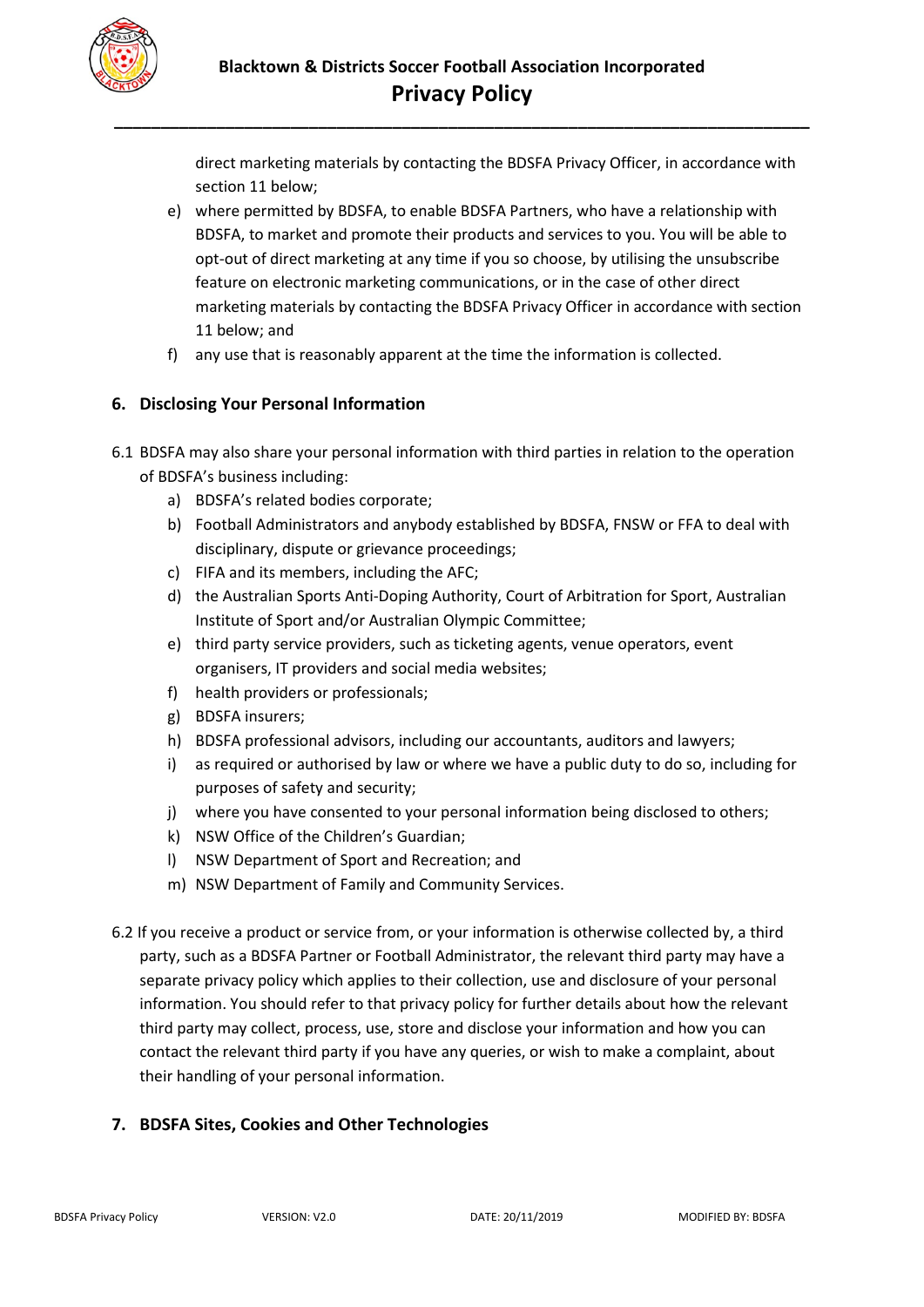

- 7.1 If you visit a BDSFA Site, BDSFA may record information such as your Internet Protocol (IP) address, browser type, Internet Service Provider (ISP), referring/exit pages, operating system, the BDSFA Site pages accessed and any information downloaded. This information is used for statistical, reporting and website administration and maintenance purposes, including identifying usage trends, to track users' movements around the BDSFA Sites and to gather demographic information about BDSFA users collectively.
- 7.2 Like many other websites, the BDSFA Sites may use 'cookies' from time to time. A cookie is a piece of information that allows us to identify and interact more effectively with your device. The cookie helps BDSFA to maintain the continuity of your browsing session and remember your details and preferences when you return. You can configure your web browser software to reject cookies however some parts of the BDSFA Sites may not have full functionality in that case.
- 7.3 In some cases, BDSFA and its third-party service providers may use cookies and other technologies such as web beacons and JavaScript on a BDSFA Site in connection with online services like banner advertising, website analytics and surveys to collect information about your use of a BDSFA Site. The use of these technologies allows FNSW, BDSFA and its third-party service providers to evaluate a user's use of a BDSFA Site, deliver customised advertising content, measure the effectiveness of the advertising and provide other services relating to website activity and internet usage. The services we may use from time to time include Google Analytics, Nielsen, AdTech, Omniture and Facebook. You can find more details in the privacy policies for those services, including information on how to opt-out of certain conduct.
- 7.4 When we send you emails or other electronic messages, BDSFA may record where you open the message and click on particular links. This helps us to better understand what information is of interest to you.

### **8. Protecting your Personal Information**

- 8.1 BDSFA takes the security of personal information seriously. BDSFA has appointed a Privacy Officer to oversee BDSFA's management of personal information in accordance with this Policy and the Privacy Act 1988 (Cth).
- 8.2 BDSFA takes reasonable steps to protect the security and privacy of your personal information. BDSFA has directed its staff that personal information must be dealt with in accordance with this Policy and kept secure from unauthorised access or disclosure.
- 8.3 If you are considering sending us any other personal information through a BDSFA Site or other electronic means, please be aware that the information may be insecure in transit, particularly where no encryption is used (e.g. email, standard HTTP). Any transmission is therefore at your own risk. Once BDSFA has received your personal information, BDSFA will take reasonable steps to protect all personal information within its direct control from unauthorised access.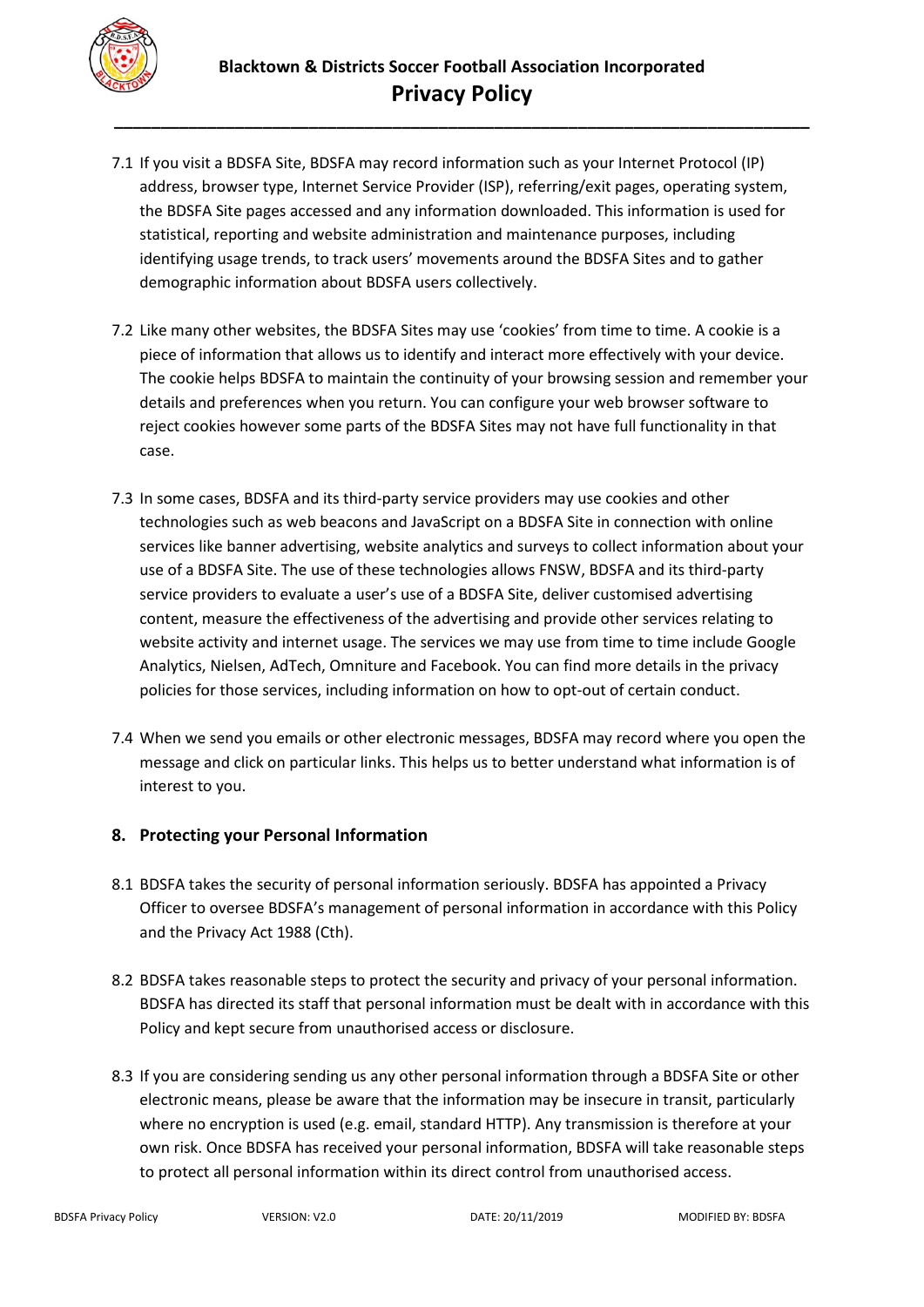

8.4 Where BDSFA has given you (or where you have chosen) a password which enables you to access certain parts of a BDSFA Site, you are responsible for keeping this password confidential. BDSFA suggests that you do not share the password with anyone and to change it regularly.

### **9. Disclosing your Personal Information Abroad**

- 9.1 BDSFA will store personal information on data servers that are controlled by BDSFA and are located within the geographical borders of Australia where reasonably possible. However, in some circumstances the personal information that BDSFA collects may be disclosed to certain recipients, and stored at certain destinations, located outside Australia from time to time. For example, your personal information may be transferred outside of Australia if any of BDSFA's servers from time to time are located outside Australia, or if one of BDSFA's service providers or suppliers is located in a country outside Australia, or for disciplinary purposes, or in relation to international transfer certificates, passports, training compensation, mediation, arbitration or similar matters. As at the date of this Policy, BDSFA utilises service providers and suppliers in the USA (MailChimp). BDSFA may also disclose your personal information outside of Australia in accordance with section 6 (Disclosing Your Personal Information), including to facilitate the registration of a player by a foreign governing body.
- 9.2 In all cases, by providing your personal information to us or using our services, you consent to the disclosure of your personal information outside Australia as set out in this Policy and acknowledge that BDSFA is not required to ensure that overseas recipients handle your personal information in compliance with Australian privacy law. However, where practicable in the circumstances, BDSFA will take reasonable steps to ensure that overseas recipients only use and disclose such personal information in a manner which is consistent with this Policy. You may have rights to enforce such parties' compliance with applicable data protection laws, but it is possible that you will not have recourse against those parties under the Privacy Act 1988 (Cth) in relation to how those parties treat your personal information.

### **10. Access to and Correction of Your Personal Information**

- 10.1 BDSFA takes all reasonable precautions to ensure the personal information that BDSFA collects, uses and discloses is accurate, complete and up-to-date. However, the accuracy of that information depends on the information you provide. BDSFA recommends that you let us know if there are any errors in your personal information and keep us up-to-date with changes to your personal information such as your contact details.
- 10.2 You have the right to access the personal information we hold about you, and can request the correction of your personal data if it is inaccurate, incomplete or out of date. If you would like to do so, please contact the BDSFA Privacy Officer to submit an enquiry to access or update the personal information BDSFA holds about you.